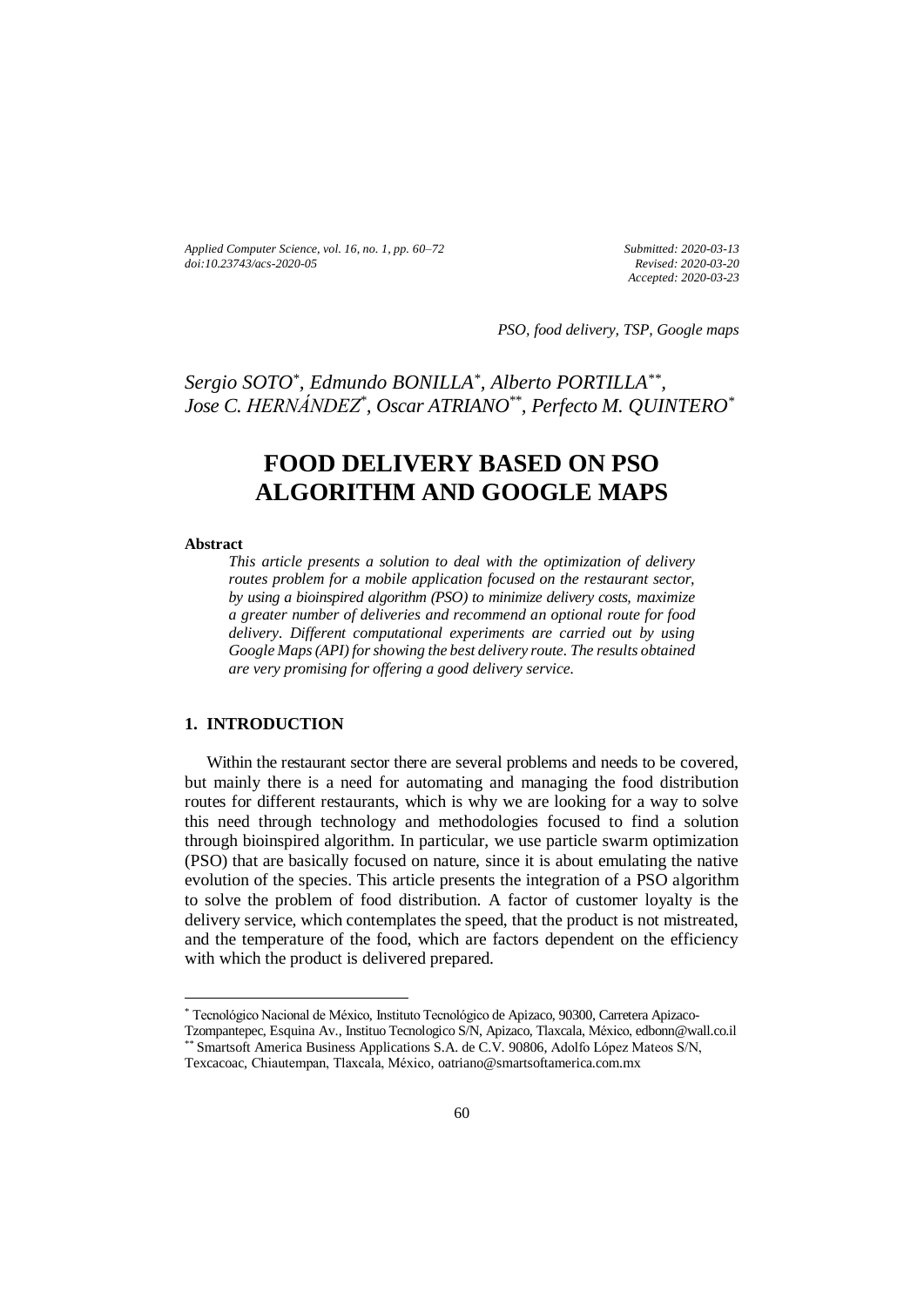The route planning problem is related to the problem of the traveling agent (TSP). To solve this problem, the geolocation of each person making an order to the different restaurants is taken into account. The distance from the restaurant is an important factor since a hot food order cannot take so long to be delivered.

Our approach was implemented as a module of the "Food Express" application, a mobile application focused on requesting food delivery and restaurant reservations, which was developed by Smartsoft America Business Applications S.A. of C.V. Food Express is available for Android and IOS operating systems.

The use of the application is quite simple, a user with the application on his smartphone enters the restaurant of his choice, enters the menu, selects his dish, adds a drink if desired or some type of dessert. After, the user accesses the cart and procced to the payment so that the restaurant receives the requested order. Subsequently, a delivery partner associated with the application receives a notification from the restaurant where the order to be delivered has to be collected. This way the dealer proceeds to deliver the food to the customer who requested the food from the application (Food Express, 2019).

Our proposal assumes that it is necessary to know the location of each user, since a static value is taken, that is, if the order is placed in motion the algorithm takes the longitude and latitude at the time the order is placed. These parameters are set from each user's mobile device. Once the longitude and latitude are obtained, they agree on the Google Maps through an application programming interface (API), to calculate the trajectory of the different points to apply the optimization algorithm, then generate the best trajectory with the conditions imposed by a particle algorithm.

The problem is important since at present, most of restaurants offer home delivery service for free, the vehicle in which they make deliveries is usually an motorcycle, which has a low fuel consumption, however, the implementation of this algorithm can further save gas costs and better manage delivery personnel, covering more orders for a single person. Google maps plays an important role for this project, since it is the one that facilitates the calculation of the coordinates of each user who requests an order and in turn returns an interface where the streets are located with addresses, local, to mention some google tools maps (Google Maps, 2019).

#### **1.1. Problem**

The application of technology in the restaurant sector has had an exponential growth with the use of different technologies that exist in the market. This article intends to add intelligence, efficiency, speed and reduction of gasoline costs for the delivery of orders to different consumers. That is why through a PSO algorithm in combination with the google maps interface, the following benefits can be offered for applications in the restaurant sector: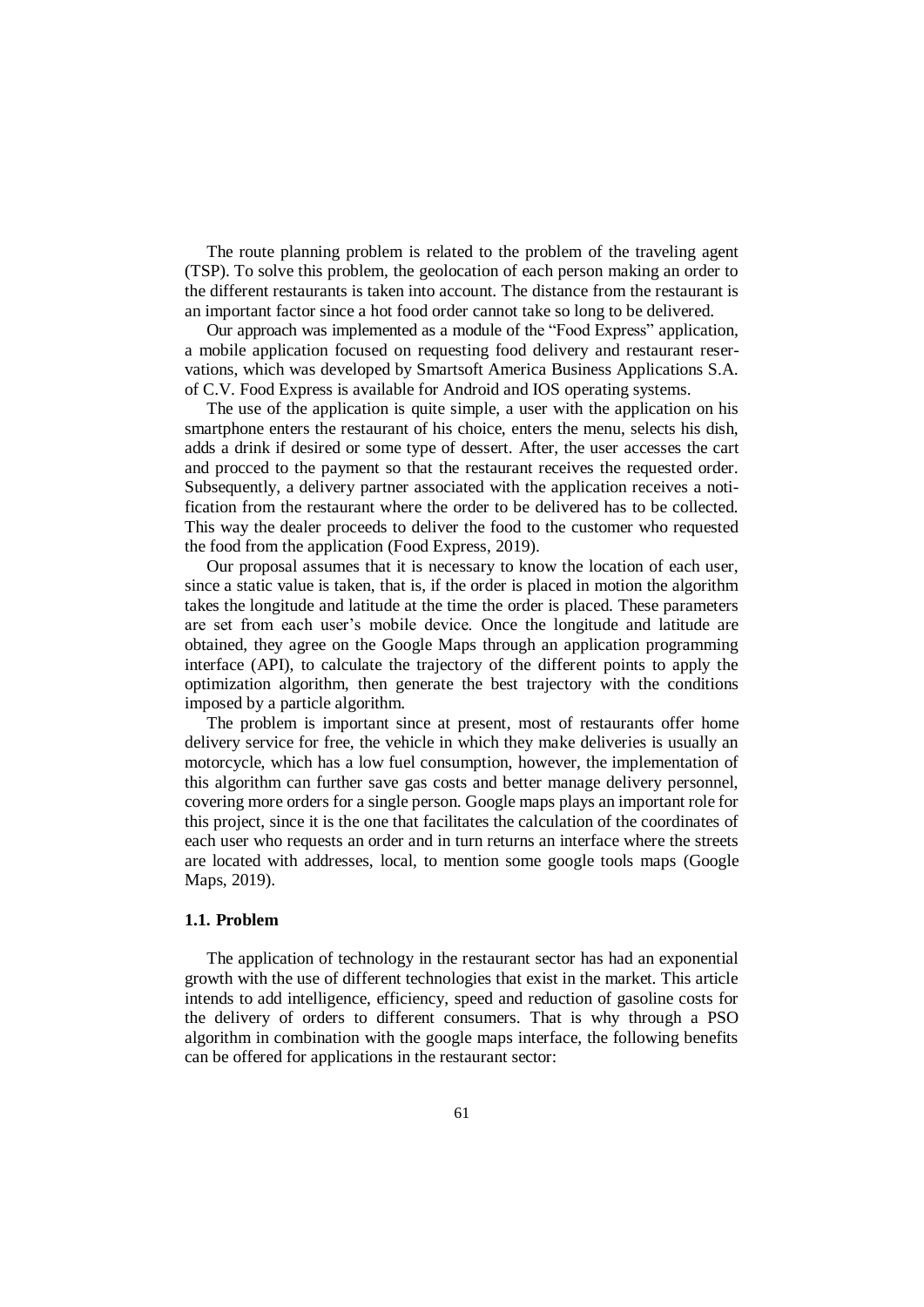- To improve the performance of product deliveries,
- To propose a better recruitment of personnel for the distribution,
- To reduce delivery costs,
- To have better distribution control,
- To save delivering time.

# **2. STATE OF THE ART**

The problem associated with the delivery of food focuses on the distribution of a point A to a point B, calculating a specific delivery time. Based on distance is how you can calculate the estimated delivery time. The necessary values for this calculation are latitude and longitude to an order to provide the user with an estimated delivery time and distance. The solution is to optimize and organize the routes of different food sites, in order to minimize delivery time, reducing the number of vehicles for deliveries (Bruno, 2019; Rodriguez & Piccoli, 2020; Singh, 2020).

Google maps (API) are generally used in web pages or mobile applications and for the use of GPS (Global Positioning System). A mobile application focused on the restaurant sector that uses Google maps tools and global positioning is known as "Without Apron" (Sin Delantal Mx, 2019) A Google interface with a map concept was used to select where the order is placed for distribution (Li, Lim & Tseng, 2019). The module was developed analytics, are some of its tools used for its development.

#### **3. TSP**

The problem of the traveling agent known for the abbreviation in English TSP (Traveling Salesman Problem), basically consists of a traveler who wants to visit *n* cites, all only one each city. Starting with any of them and returning to the same place you left. This problem can solve real-life situations that can be formulated differently. The problem of the traveling agent within the branches that helps solve problems within robotics, mechanics, automotive industry, logistics mainly focused on optimization problems (Rodríguez & Ruiz, 2012; Stockdale 2011; Archetti, Feillet, Mor & Speranza, 2020).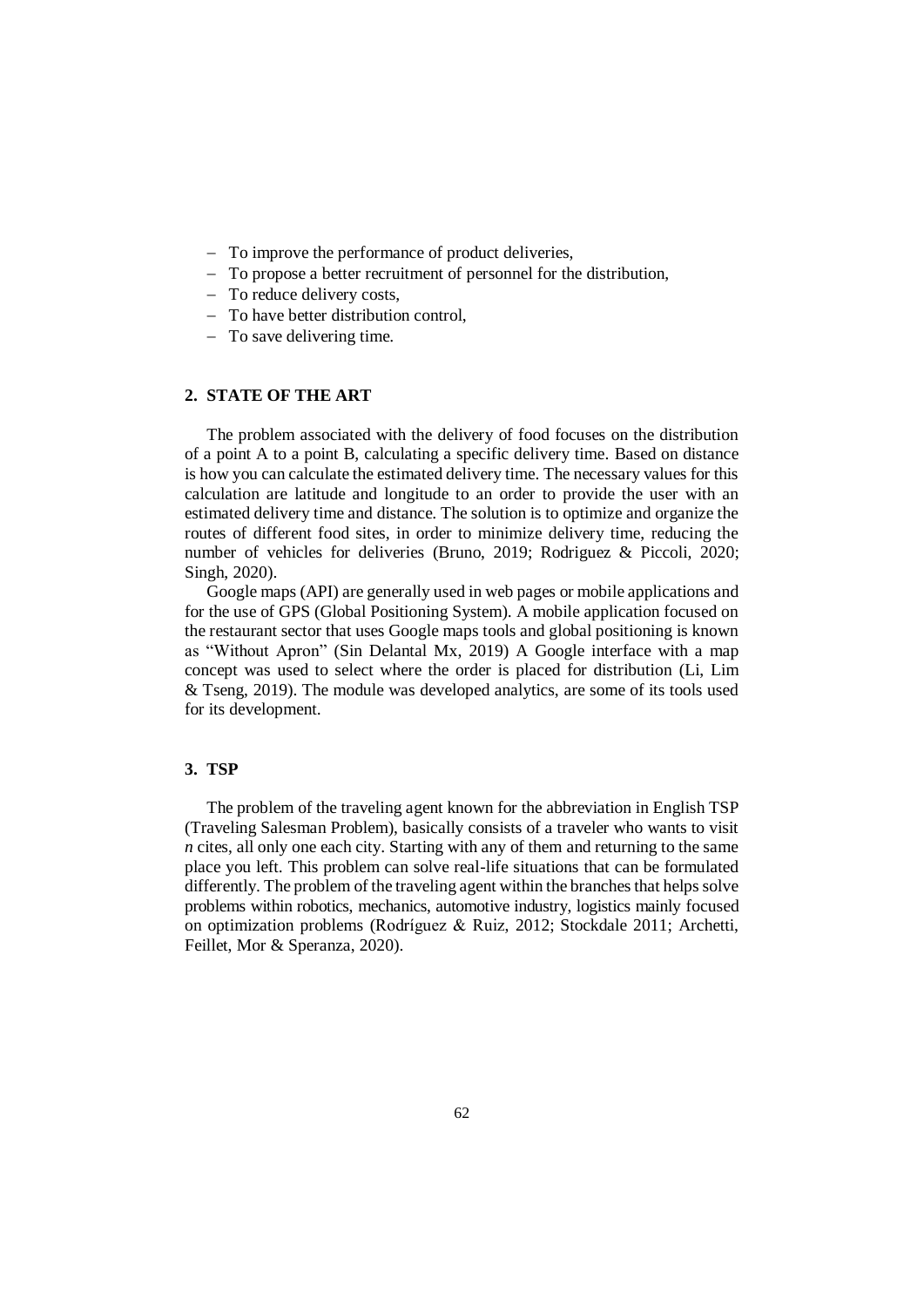#### **4. BACKGROUND**

#### **4.1. PSO**

Within the bioinspired algorithm there is a very busy one for the route optimization known as PSO (Particle Swarm Optimization). This methodology arises when developed by Kennedy and Eberhart (1995), one of the hypotheses of each particle or agent that represents bees, ants or birds or some individual who is in a social group with a guided search, the particle the best solution you have found so far fulfills the correct role as leader.

The idea of the proposed algorithm is to obtain a particle solution that evolves in order to find a better solution in its path. Within the literature, the theoretical foundations of this method are the movement of each of the existing particles focused on a common objective which is conditioned by two factors: the fists are the nostalgia or autobiographical memory of the particle and the social influence from the group or the swarm (Fontana, 2004).

Each particle has an instantaneous position of the population in the N-dimensional space represented within the domain of the objective function that is proposed for a possible solution, *N* is the number of unknowns of the problem. In addition, the evolutionary process is diminished by moving each particle within the solution space with a speed that will be transformed according to its current speed, the particle memory and global information within the entire swarm.



**Fig. 1. Example of algorithm PSO start and end (Di Caro, 2012)**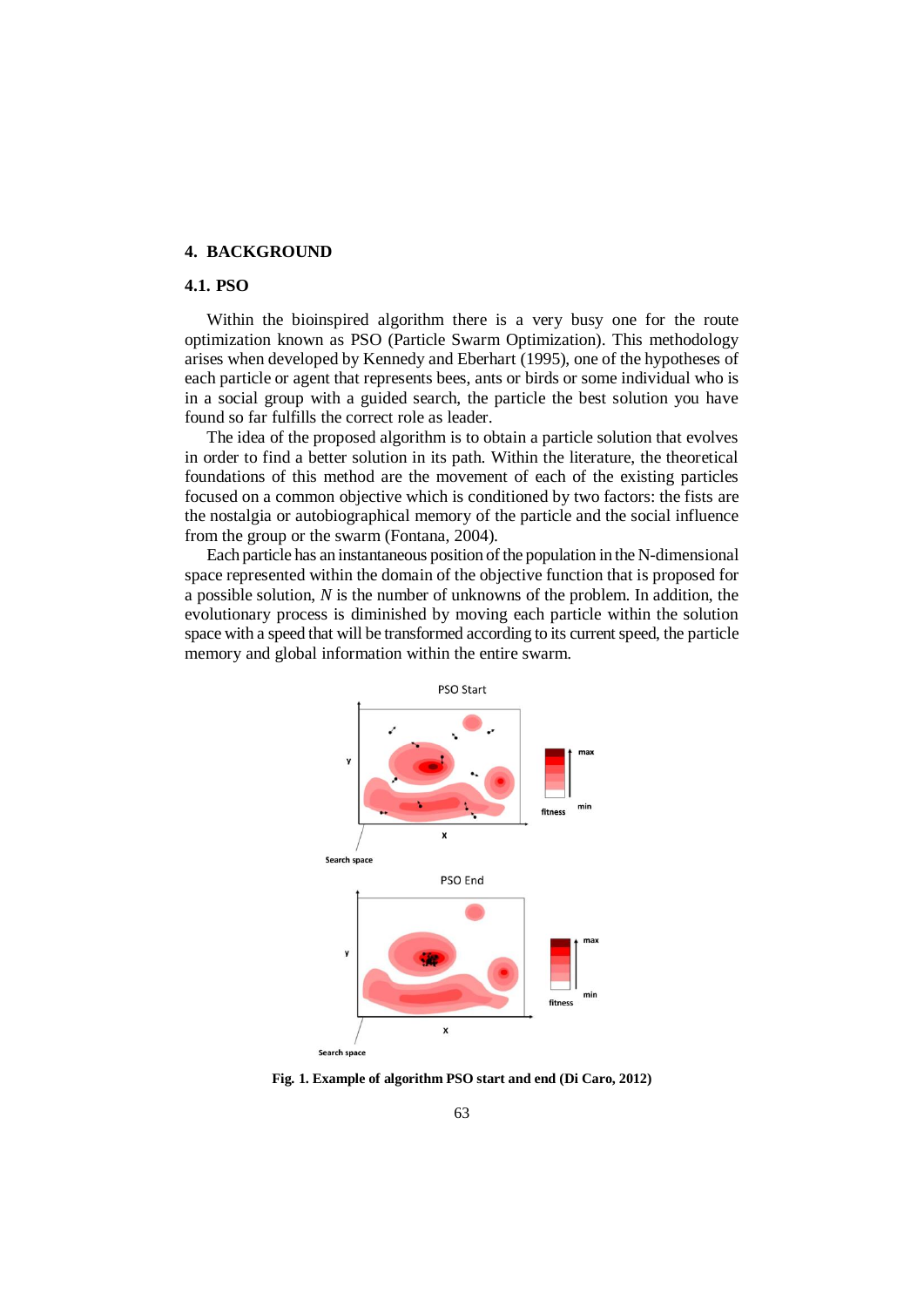Within the search space, the particle is optimized using the fitness solution, which is the best solution space within the search space (Figure 1). At the beginning of the algorithm, the particles remain distributed in space, once the algorithm begins to run, the particles find and individual and group fitness solution to find a point where the solution is the most optimal for the particles.

The PSO consists of an iterative and stochastic process that operates on a cluster of particles. The position of each particles represents a potential solution to the problem that is begin solved. Regularly, a particle Φ*<sup>i</sup>* is composed of three vectors each with two velocity values or well-known as fitness. The following values make up fitness:

- The vector  $X_i = \{X_i, X_i, Z, \ldots, X_i, n\}$  stores the current position of the particle in space. The size of this vector depends on the number of variables needed to solve the problem.
- The vector  $\Phi$  *Best<sub>i</sub>* = { $\Phi_i$ 1,  $\Phi_i$ 2,..., $\Phi_i$ <sub>*n*</sub>} in stores the position of the best solution found by the particle so far.
- The velocity vector  $V_i = \{V_i1, V_i2, ..., V_i n\}$  stores the direction according to which the particle will move.
- The *fitness X<sup>i</sup>* fitness value stores the agreement value of the current solution (vector *Xi*).
- The fitness *fitness* value Φ *Best<sup>i</sup>* stores the agreement value of the best local solution found so far (vector *Besti*).

### **5. EXPERIMENTS**

A software was implemented for the optimization of food delivery routes for the restaurant sector, applying the PSO bioinspired algorithm which will benefit food deliveries optimizing time, gasoline costs and better delivery management, in addition, giving solution to the problem of the traveling agent which merges with the incorporation of Google maps tools, to have a pleasant visual interface for the end user.

The algorithm has the task of being better than the calculation of matrices of Google maps, working more efficiently and intelligently (Zhou et al., 2019).

The first activity is to carry out a conceptual design to be able to interpret the needs of the restaurant sector, to understand in an illustrated way the operation of the algorithm, as well as to solve the problem of the traveling agent, giving efficiency to the delivery. Then the geolocation of the client is needed to obtain its latitude and longitude, where food delivery will be made, that information reaches the application in which the orders for food delivery are generated.

Once the location is obtained, the web service is activated, where you will obtain the request of the different delivery points, obtaining the geolocation parameters of the users activates the PSO algorithm, where you find the best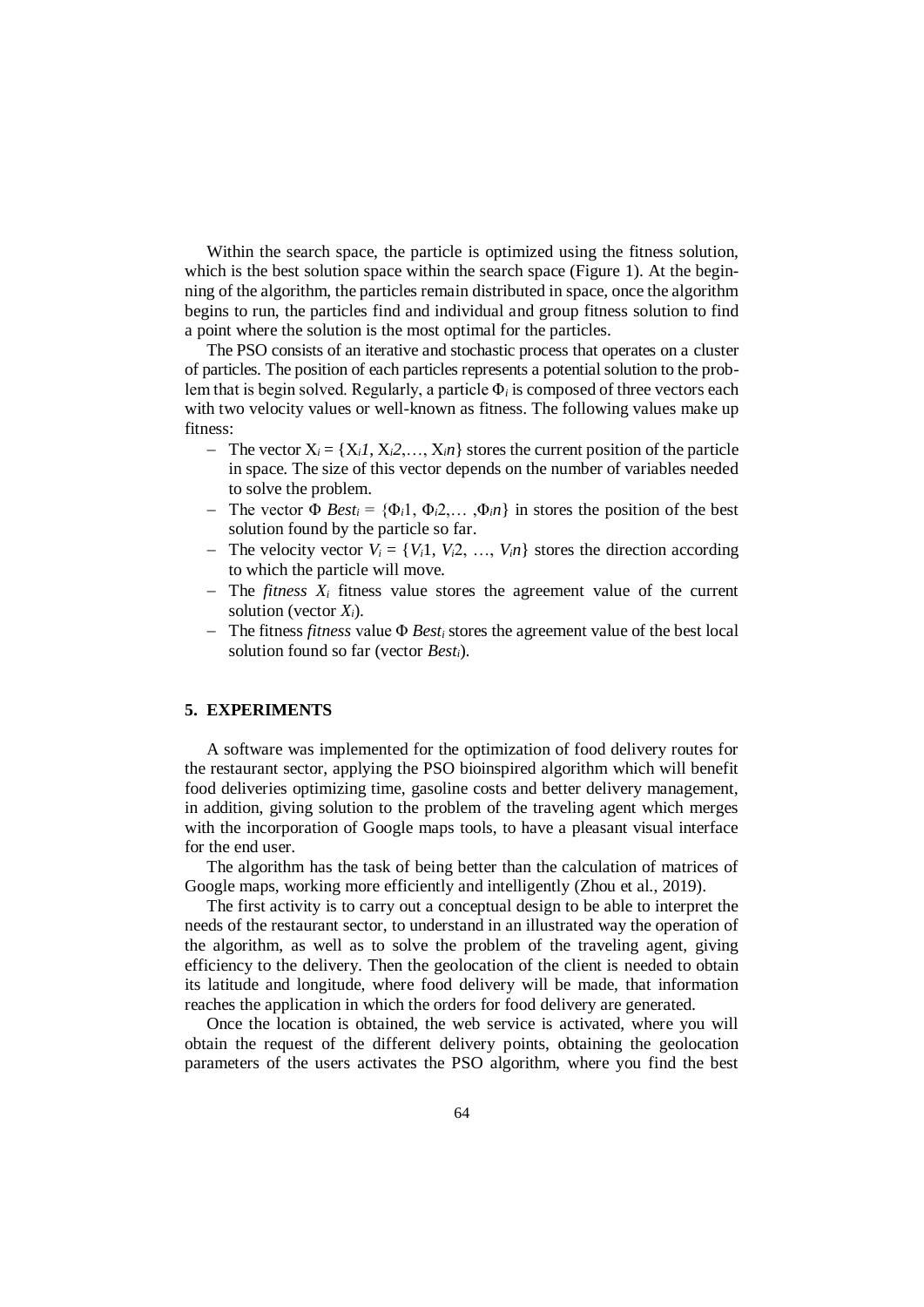delivery route for the restaurant. The restaurant obtains a recommendation of the algorithm within the Google maps interface, so that it visualizes its possible distribution trajectory. Figure 2 shows the possible solution through the PSO algorithm, using Google maps tools and operation of requests and interactions with all users.



**Fig. 2. Conceptual design of problem solving based on food deliveries**

Once the conceptual design was established, the next step was to develop the interface where the global map of Google maps (API) is displayed, showing the location of the different delivery points. Executing the PSO algorithm with the delivery points yields a delivery recommendation, calculating the delivery time, algorithm iterations and delivery points. Some parameters for the algorithm have been established such as the size of the particles, the position of the particles, speed, the fitness particles to be able to execute the algorithm correctly (Chen, 2019; Paciarotti, Bevilacqua, Ciarapica, Mazzuto & Postacchini, 2019). Once the parameters are taken, the map is plotted on the map with the route proposed by the algorithm and the API.

The web service provides the opportunity to have better operability of data in a short amount of time, which provides the best execution of the algorithm. The PSO has the advantage of working with few elements, in this way the execution of the web service gives us the necessary speed to obtain data and the operations process. Using a protocol type SOPA (Simple Object Access Protocol). To give an example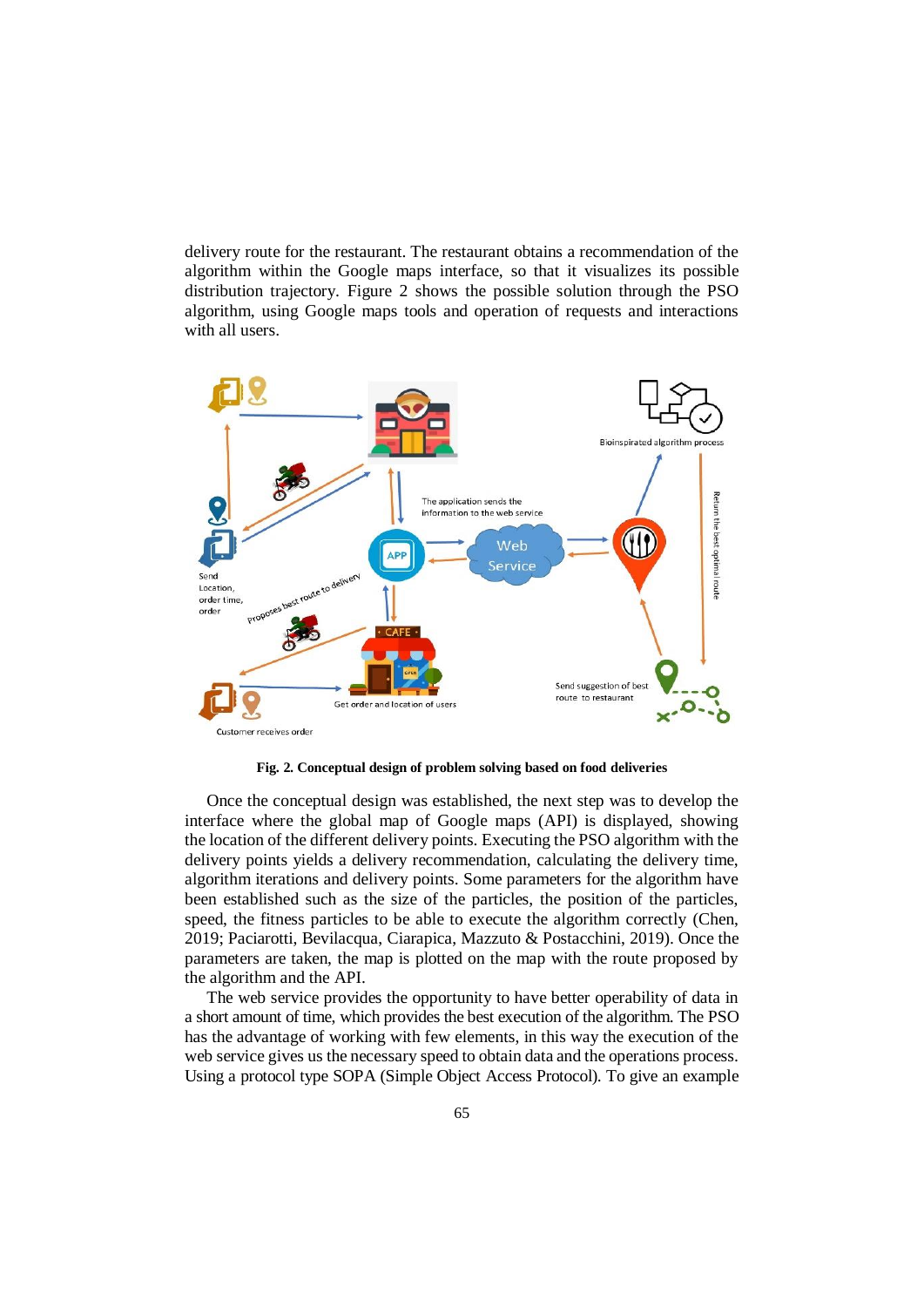of some data that the web service works in combination with the algorithm, the result of an order 3 deliveries by the same distributor is presented, with different orders located in Paris near the triumphal arch.

Where it contains data that serve to understand the order. The set of data that you save by distribution order, some of the data are: order number, delivery person, place of collection, customer, supplier, place of delivery, delivery time and cost of the order. With which the latitude and longitude can be obtained from the address with Google API methods (Figure 3). The web service returns an object or type Json with the values of the attributes already mentioned, as part of an array where the problem is already optimized.



**Fig. 3. Web service results.**

Showing some small results that are delivery points, algorithm iterations, estimated travel time, delivery order based on orders to be delivery, total travel in kilometers and a proposed route for food delivery. Initially with him experiment a delivery with 5 delivery points was analyzed, using an iteration of 50 to find the best optimized path. The algorithm handles a particle speed that in this case is 0.1, with a solution space of 50. By applying the algorithm on the map, it generates a delivery recommendation to the dealer (Figure 4).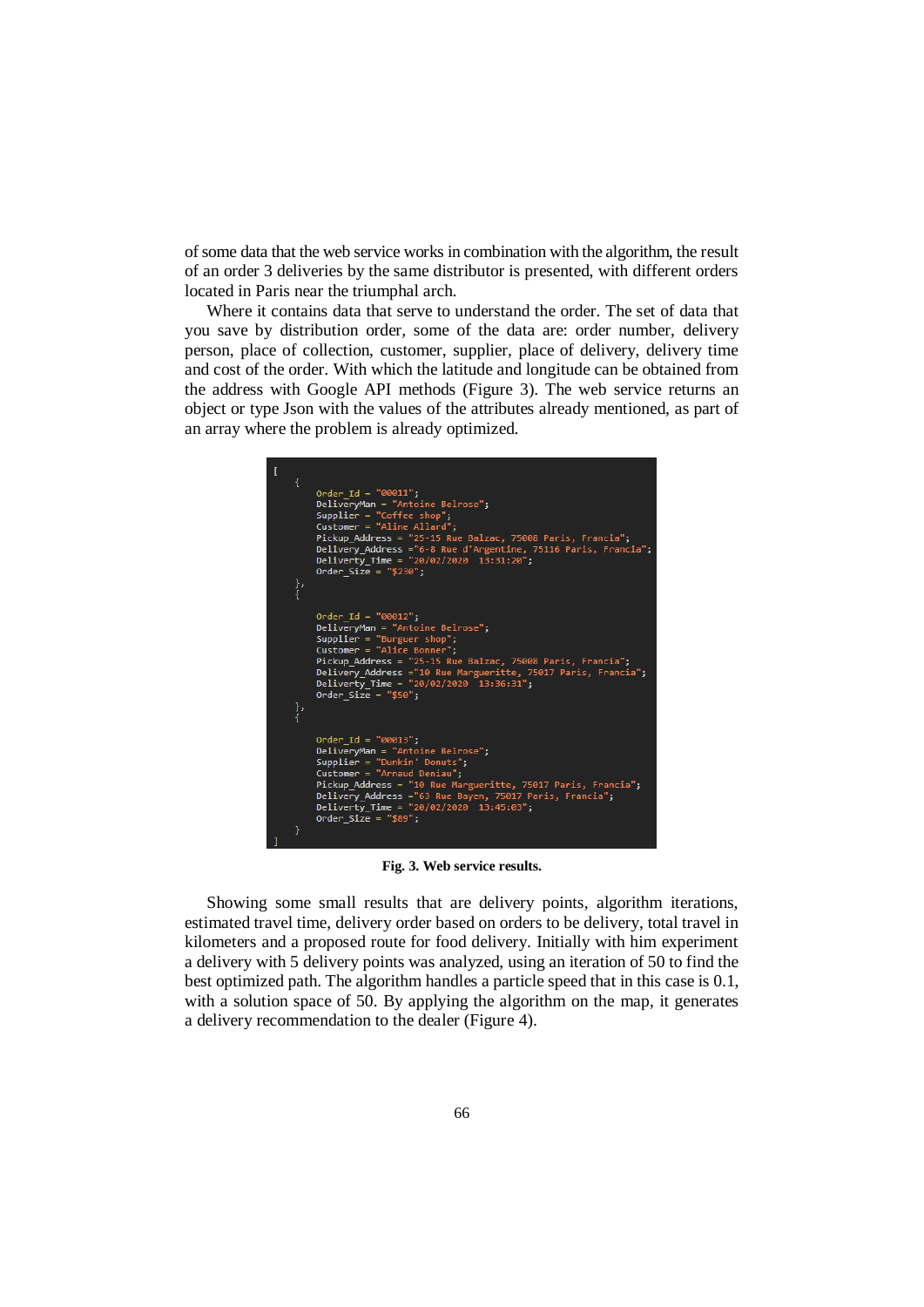A test was carried out in the city of Paris, near the Eiffel tower within the fifteenth district in order to show the functionality of the algorithm in another city that is not Mexico.



**Fig. 4. Execution of the route optimizer with PSO algorithm (5 delivery points in Paris)**

Six delivery points are shown because one is from the starting point, where the restaurant is located, that is why there has to be a return to the starting point. The path is drawn by Google library, the marks within the map are used by same library.

The following test was performed with 7 delivery points, 50 iterations in the search space to find the best optimal route. Based on the algorithm, you need a particle velocity that used a velocity of 0.1 for this test. One of the requirements to cover for this problem was to know the total distance of the route, this measurement is calculated using the API matrix, calculates the route on streets or the route of the distribution between the streets (Figure 5).

This test was carried out in the same way in Paris near the triumphal arch. A good delivery time was observed for the distribution points, since it did not exceed 30 minutes of distribution.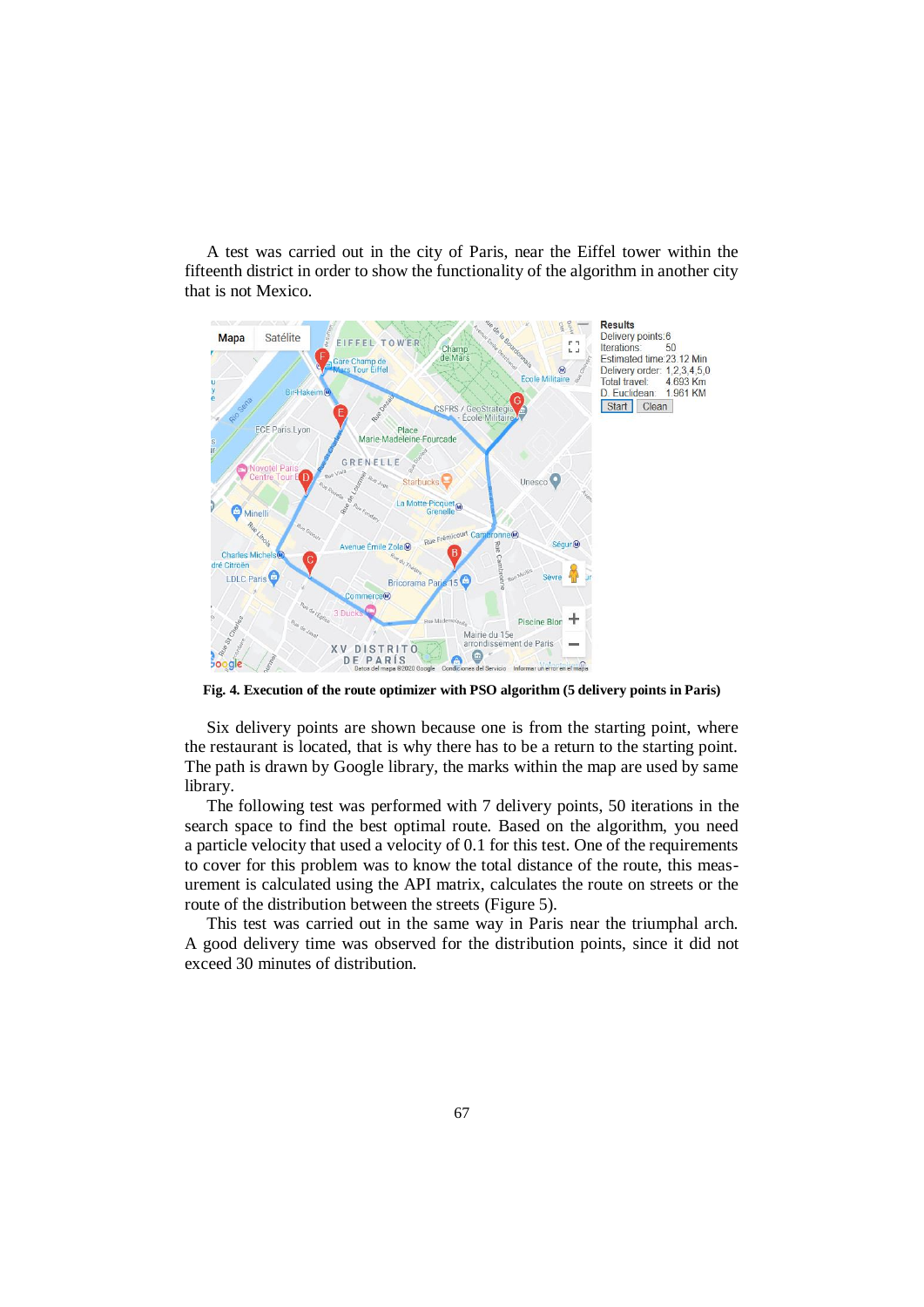

**Fig. 5. Execution of the route optimizer with PSO algorithm (7 delivery points in Paris)**

Next, the test is presented with a delivery of 9 orders, with 50 iterations at a speed of 0.1, since it is recommended in the literature. This test shows a greater number of deliveries, which is reflected in the estimated delivery time (Figure 6), so this number of orders is recommended as long as the orders are near the restaurant. Contemplating that they are meals that are served at a hot temperature, otherwise the different orders can be delivered in s slightly larger range than to the restaurant area.

A test presented with 9 delivery points shows that the delivery time can take more than 35 minutes, which up to this point the algorithm begins to have limitations for hot food deliveries. Even delivery points are feasible for cold dishes. This test was conducted in the capital of Poland, Warsaw. In order to demonstrate the functionality of the PSO algorithm, to visualize the effectiveness of the application.

To test the effectiveness of the PSO algorithm, an example was used with 15 delivery points within a radius of no more than 10 kilometers where the restaurant is located. In this case 10 kilometers of radius are not exceeded, remember that 16 points are displayed on the map (Figure 7) since one of them is the restaurant, where you have to leave and return. Once having the results, the delivery time that exceeds 47 minutes of delivery was analyzed, with a journey of 27 km, in this way you have an approximate of how much fuel the distributor will spend, in this way they are better managed expenses and reducing costs.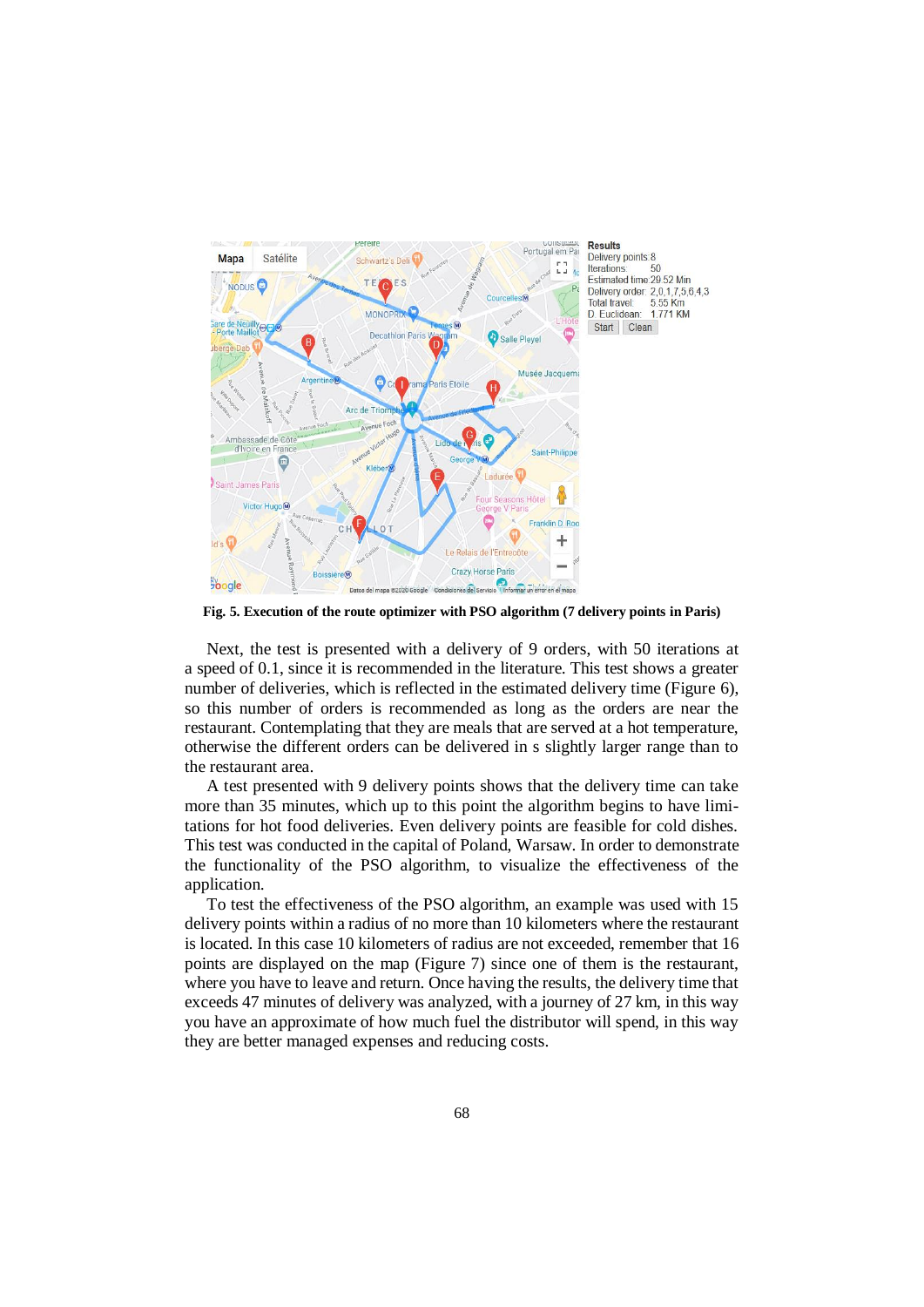

**Fig. 6. Execution of the route optimizer with PSO algorithm (9 delivery points in Warsaw)**

For this test location of Cracow was used, in order to understand the behavior of the algorithm with 15 delivery points. The more delivery points the dealer has, the road begins to be longer and with more total travel time, at this point the algorithm begins to increase exponentially over time.



**Fig. 7. Execution of the route optimizer with PSO algorithm (15 delivery points in Cracow)**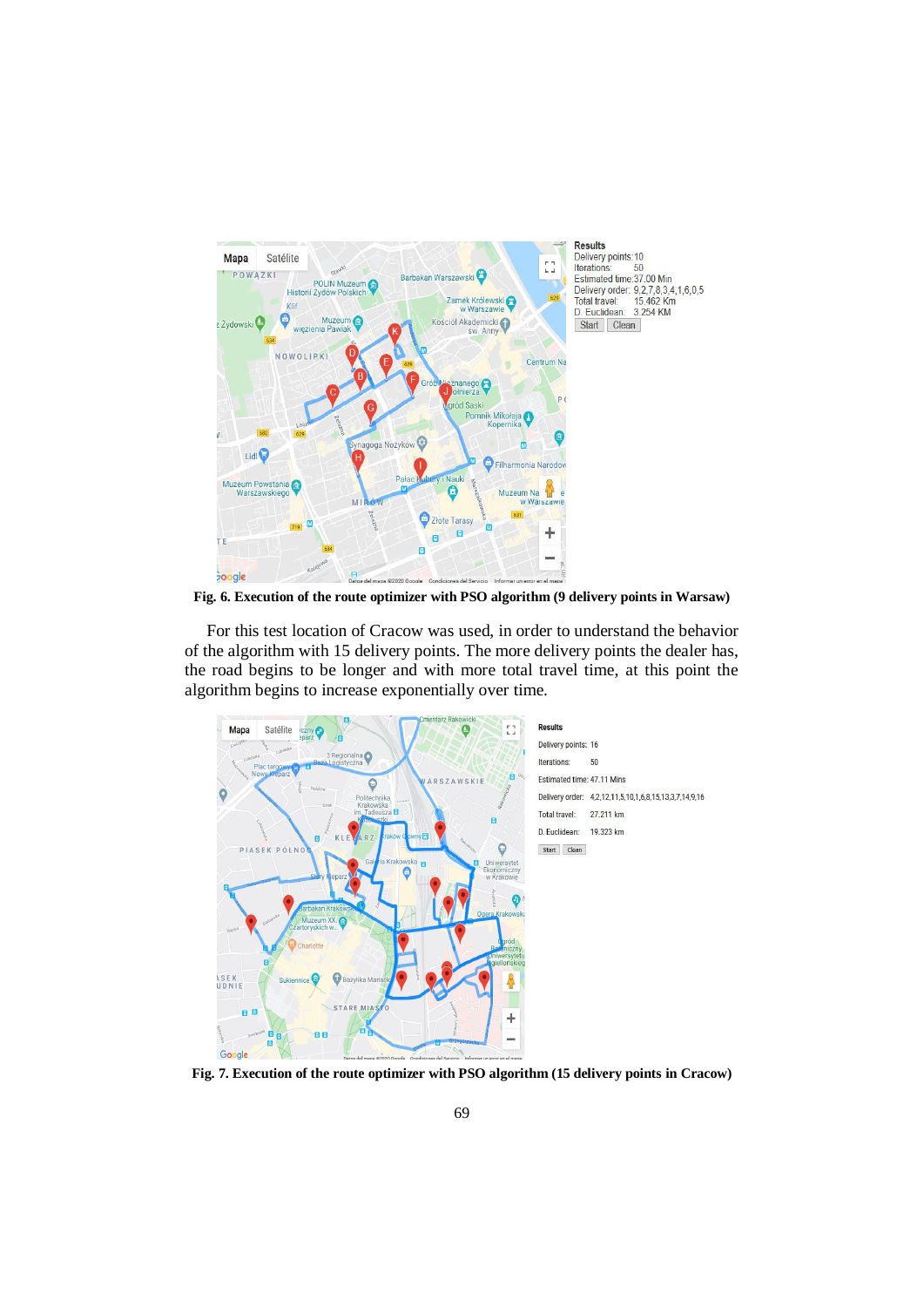Finally, an experiment was carried out with a number of 30 deliveries, at this point the deliveries already meet a long time, for the number of deliveries by a single deliveryman, in this case being an optimization for food service is too much delivery time. This number of deliveries for food is not recommended, it can be functional for another sector such as courier, logistics, to name a few. In this test the parameters of 50 iterations were taken with a speed similar to the previous tests of 0.1, with a search space of 30 particles.

The test was carried out in order to demonstrate a delivery time, to know an approximate route for the deliveryman. A possible delivery is presented on the map (Figure 8), but this may vary depending on unexpected streets of blockages.

Mokotow was the place where this test took place, it is the city with the greatest number of inhabitants of the city of Warsaw. Performing a test where 30 deliveries are made in less than an hour. Walking a total of 34 km, which would have to be done by a single distributed. Until this the algorithm fulfills its function of optimizing, however, the estimated delivery time is no longer feasible. Therefore, this number of deliveries is no longer efficient.



**Fig. 8. Execution of the route optimizer with PSO algorithm (30 delivery points in Mokotow)**

In addition, it should be mentioned that the execution time can vary if certain values that make the process more robust are modified, for example, if the particle size is change to a larger amount it may take a little longer since this algorithm is usually exponential.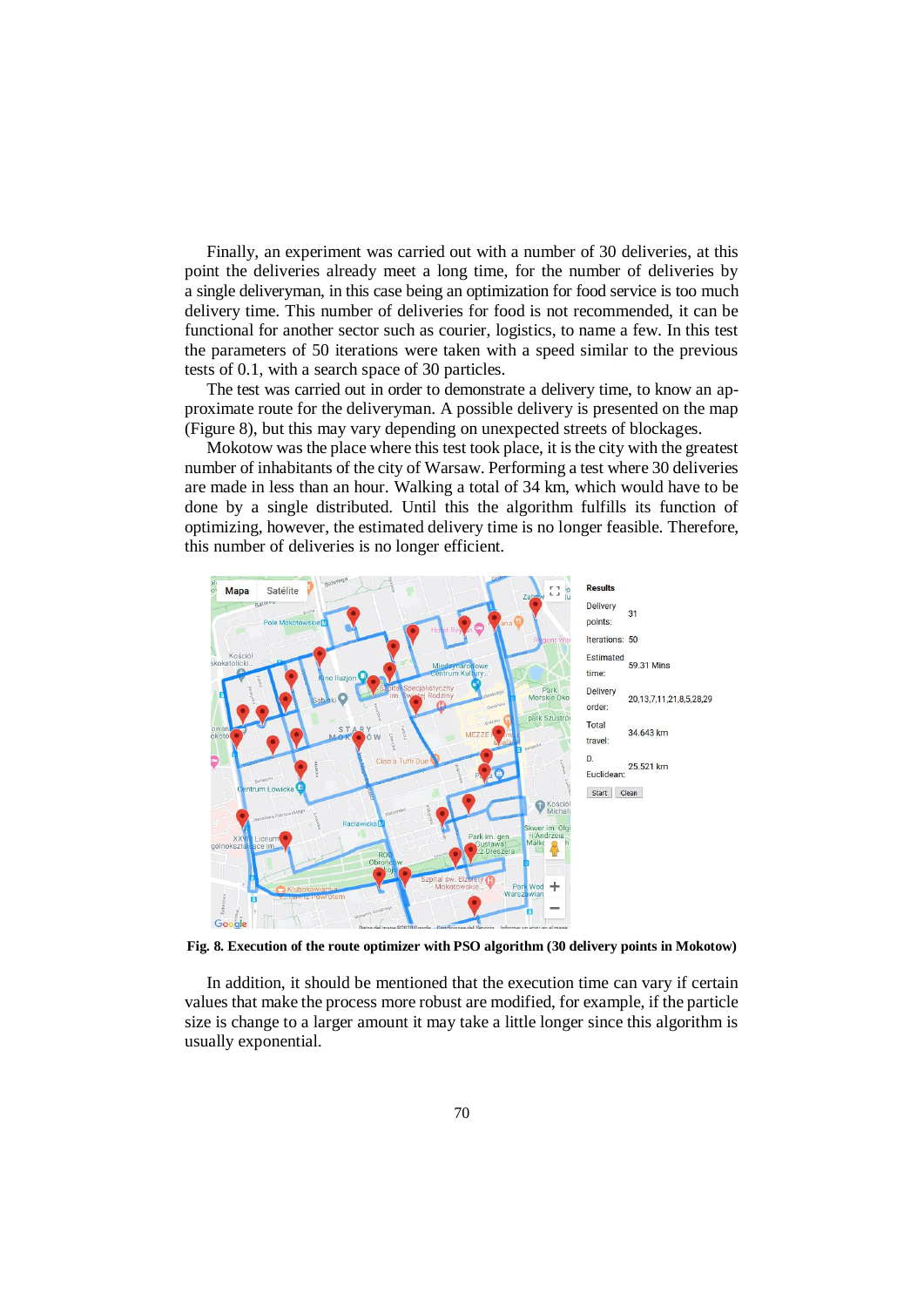#### **6. CONCLUSION**

This article proposes the development of a module for a mobile application in order to optimize food delivery routes to the restaurant sector through a particle swarm optimization algorithm, using the Google maps API. In order to propose restaurants a route where they can make different deliveries of orders in a single trip by delivery. Within the results obtained, the good functionality of the module can be concluded, the efficiency, speed of the algorithm can be affected in the device in which the PSO is executed.

Similarly, the benefit of this implementation seeks the adaptability of the different restaurants that offer home delivery service. The PSO algorithm can be exploited and overcome with implementations that seek an improvement of the algorithm through combinations of other methods such as fuzzy logic type I. Future work is the implementation of fuzzy logic and the PSO algorithm applying a natural language, giving each restaurant variables of how feasible the delivery to certain addresses and which is not as feasible depending on the distance and delivery points.

#### **REFERENCES**

- Archetti, C., Feillet, D., Mor, A., & Speranza, M. G. (2020). Dynamic traveling salesman problem with stochastic release dates. *European Journal of Operational Research*, *280*(3), 832–844.
- Bruno, L. (2019). *Solving a food-delivery problem with a Vehicle Routing Problem-based approach*  (Doctoral dissertation). Politecnico di Torino, Torino*.*
- Chen, L. W. (2019). Impact Assessment of Food Delivery on Urban Traffic. In *2019 IEEE International Conference on Service Operations and Logistics, and Informatics (SOLI)* (pp. 236–241). Zhengzhou, China: IEEE.
- Di Caro, G.A. (2012) Collective and Swarm Intelligence. Retrieved from https://sci2s.ugr.es/sites/default/ files/files/Teaching/GraduatesCourses/Metaheuristicas
- Fontana, R. J. (2004). Recent system applications of short-pulse ultra-wideband (uwb) technology. *IEEE Transactions on microwave theory and techniques*, *52*(9), 2087-2104.
- Food Express. (2019). Application for food delivery. Retrieved from https://www.foodexpress.com.mx/ index.xhtml
- Google Maps. (2019). Satellite map display application. Retrieved from https://developers.google.com/ maps/documentation
- Kennedy, J., & Eberhart, R. (1995). Particle swarm optimization. In *Proceeding of ICNN´95 – International Conference on Neural Networks* (vol. 4, pp. 1942–1948). IEEE.
- Li, Y., Lim, M. K., & Tseng, M. L. (2019). A green vehicle routing model based on modified particle swarm optimization for cold chain logistics. *Industrial Management & Data Systems*, 119(3), 473–494. doi:10.1108/IMDS-07-2018-0314
- Paciarotti, C., Bevilacqua, M., Ciarapica, F. E., Mazzuto, G., & Postacchini, L. (2019). An efficiency analysis of food distribution system through data envelopment analysis. *International Journal of Operational Research*, *36*(4), 538–554.
- Rodríguez, A., & Ruiz, R. (2012). The effect of the asymmetry of road transportation networks on the traveling salesman problem. *Computers & Operations Research*, *39*(7), 1566–1576.